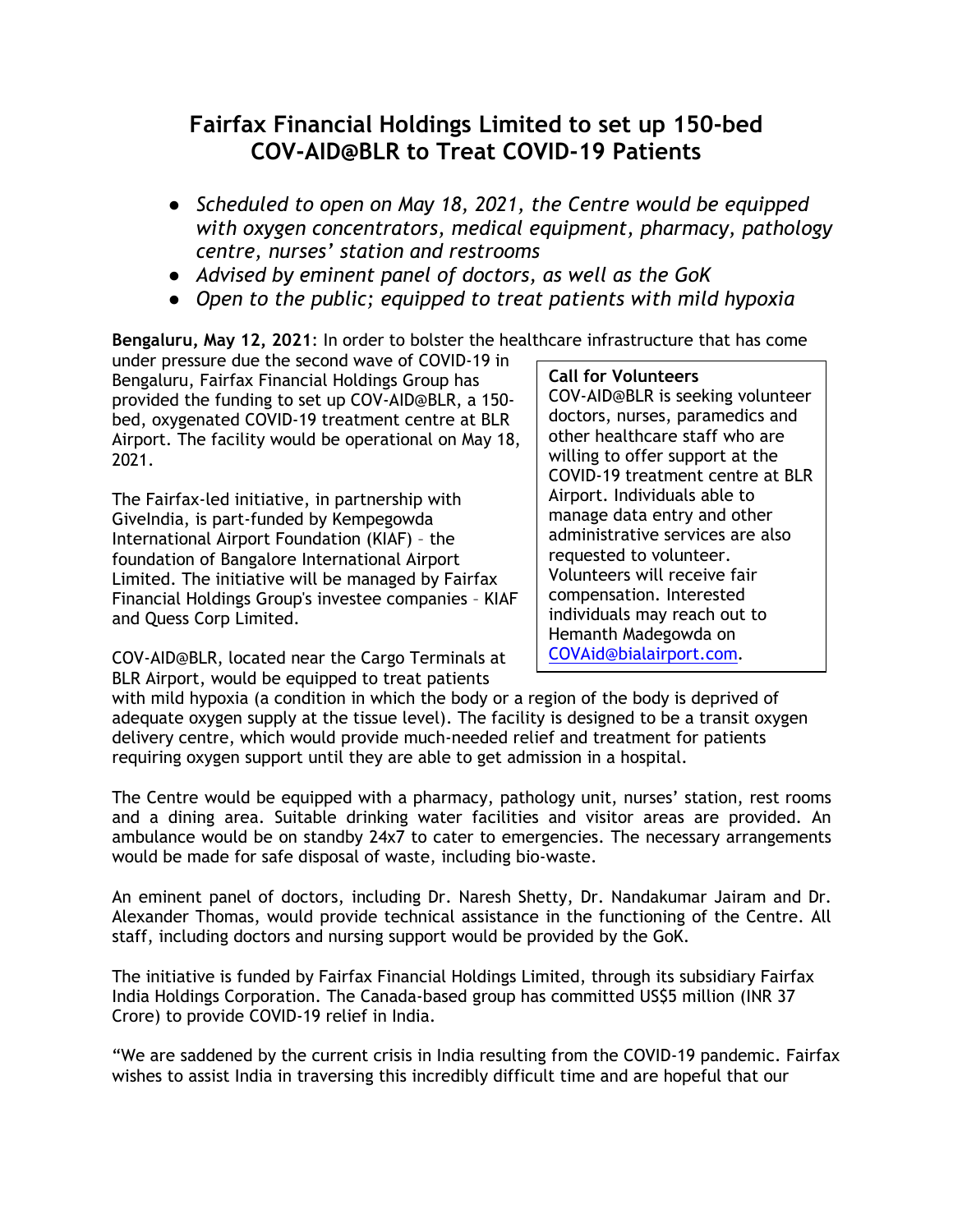commitment will provide some relief to India and its health-care system," said *Mr. Prem Watsa, Chairman & Chief Executive Officer of Fairfax Financial Holdings Limited.* 

### **Advisory Panel of Doctors**

*Dr. Naresh Shetty* is an orthopedic surgeon, specialised in trauma and arthroplasty, with 21 years of experience. He is specialised in trauma and arthroplasty. A former Medical Director at MS Ramaiah Hospital, Dr. Shetty is currently the President, International Programmes and Strategic Alliance at the same hospital.

*Dr. Nandakumar Jairam* is a reputed surgeon with over 45 years of experience. He is currently associated with Columbia Asia Hospital in Bengaluru.

*Dr. Alexander Thomas* has served the healthcare sector for over 30 years and holds key positions in several national health associations. He is the founder-member and president of the Association of National Board Accredited Institutions (ANBAI), and Patron of the Consortium of Accredited Healthcare Organizations (CAHO).

#### **About Fairfax Financial Holdings Limited**

*Fairfax Financial Holdings Limited (TSX: FFH and FFH.U) is a holding company which, through its subsidiaries, is engaged in property and casualty insurance and reinsurance and the associated investment management.*

### **About GiveIndia: Enabling A Giving Culture**

*GiveIndia exists to alleviate poverty by enabling the world to give. Established in 2000, it is India's most trusted giving platform. Its suite of products & solutions enables all givers - individuals and organisations - to donate conveniently to any cause directly on the platform, at their workplace or through one of GiveIndia's partners. Its community of 2M+ donors and 200+ partners have supported 2,000+ verified nonprofits, impacting 10M+ lives across India. GiveIndia has been working on COVID relief measures through the India COVID Response Fund (ICRF) since March 2020, across healthcare infrastructure, humanitarian needs and cash relief benefit for the underprivileged communities, impacting more than 55L+ lives in 2020 and continuing their COVID relief efforts on a war footing in 2021.*

#### **About Bangalore International Airport Limited**

*Bangalore International Airport Limited (BIAL) is a public limited company – formed under The Companies Act – to build, own and operate the Greenfield Kempegowda International Airport, Bengaluru (BLR Airport) for a 30-year concession period. BLR Airport is the first Greenfield airport in India to be built as a private-public partnership. Private promoters hold 74% (Fairfax 54% and Siemens Projects Ventures 20%) stake in BIAL, while the government holds the remaining 26% (Karnataka State Industrial & Infrastructure Development Corporation Limited - 13%, Airport Authority of India – 13%).* 

*The Airport began operations in May 2008 and plays a key role in driving the economy of the region - offering connectivity to key destinations in India and across the globe. It is currently the busiest airport in South India and the third in the Country, having welcomed 33.65 million passengers in CY 2019.*

*BLR Airport was recognised as the Best Regional Airport in India & Central Asia at the 2020 SKYTRAX World Airport Awards, for the fifth time in 11 years. It's the only Airport in the World to win the ACI-ASQ awards for three consecutive years. For more information log on to [www.bengaluruairport.com](http://www.bengaluruairport.com/)*

#### **About Kempegowda International Airport Foundation**

*Kempegowda International Airport Foundation (KIAF), a subsidiary of Bangalore International Airport Limited (BIAL), has been incorporated under Section 8 of The Companies Act, 2013 as a Non-Profit Organisation. The main objective of the Foundation is to carry out Corporate Social Responsibility (CSR) and Corporate Environment Responsibility (CER) activities of BIAL and its associated companies. The Foundation enables BIAL to collaborate with partners to implement social programmes through contributions/ donations and raise additional funds through voluntary contributions from internal and external stakeholders.* 

*The Foundation has identified Promotion of Education, Health, Integrated Development, Water and Sanitation, Sports and Promotion of Culture & Heritage as its primary thematic work areas. The projects will be implemented under its flagship initiatives - Namma Shikshana, Namma Arogya, Namma Ooru, Namma Nela -Namma Jala, and Namma Parampare.*